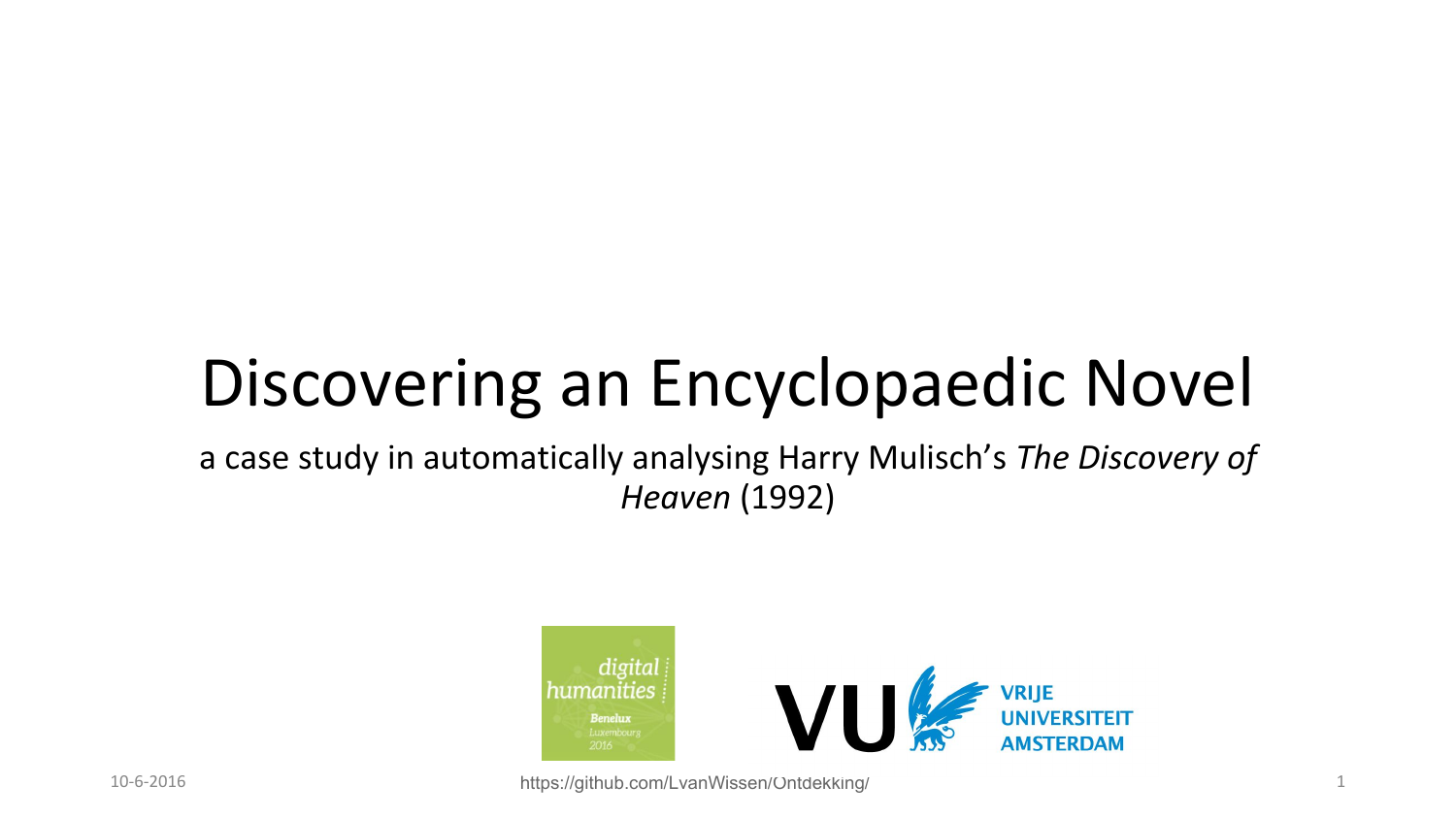### Encyclopaedic novel

- Edward Mendelson
	- Technologies and sciences
	- Broad range of subjects
- Examples:
	- *• Ulysses* (1922)*, Faust* (1808)
	- *• The Discovery of Heaven* (1992)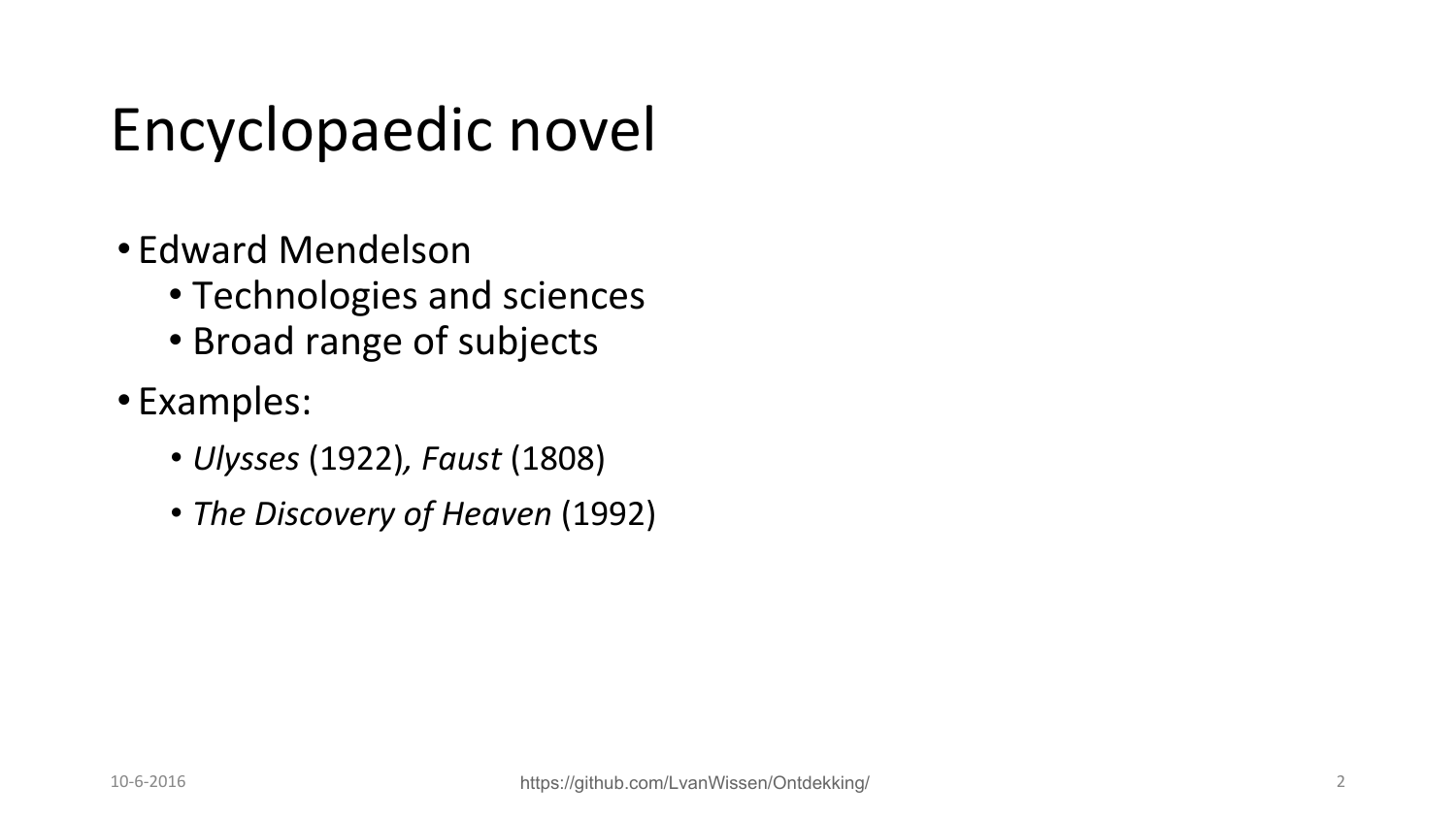### Encyclopaedic novel: Relevancy

- Large (publicly) available datasets
	- Wikipedia
- Intertextuality and hypertext
- Network of knowledge
	- Facts and references
- *Discovery of Heaven*:
	- Example: Opposition Alpha Beta

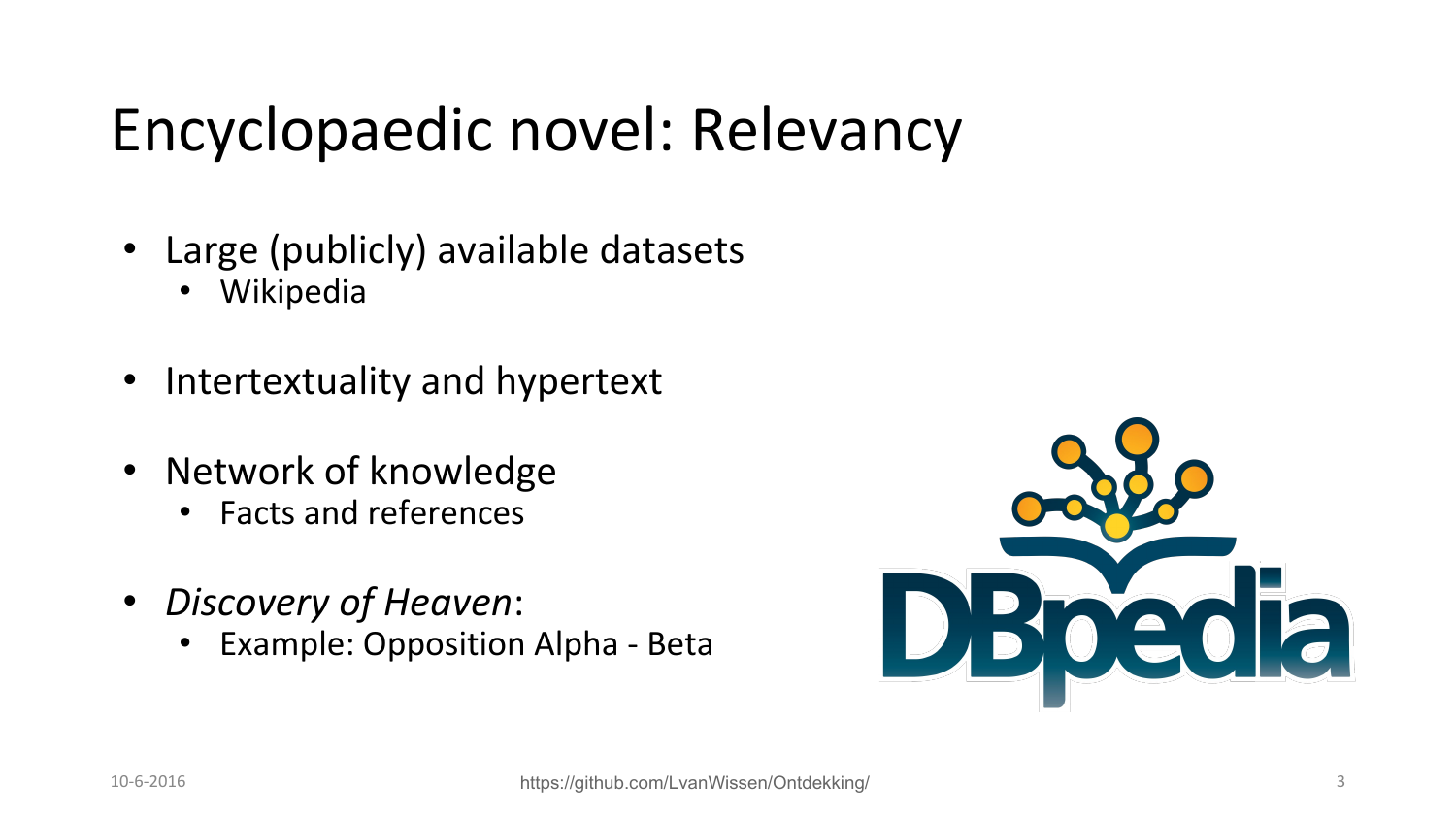### Method: Step by step

Case study: *The Discovery of Heaven* (1992) by Harry Mulisch

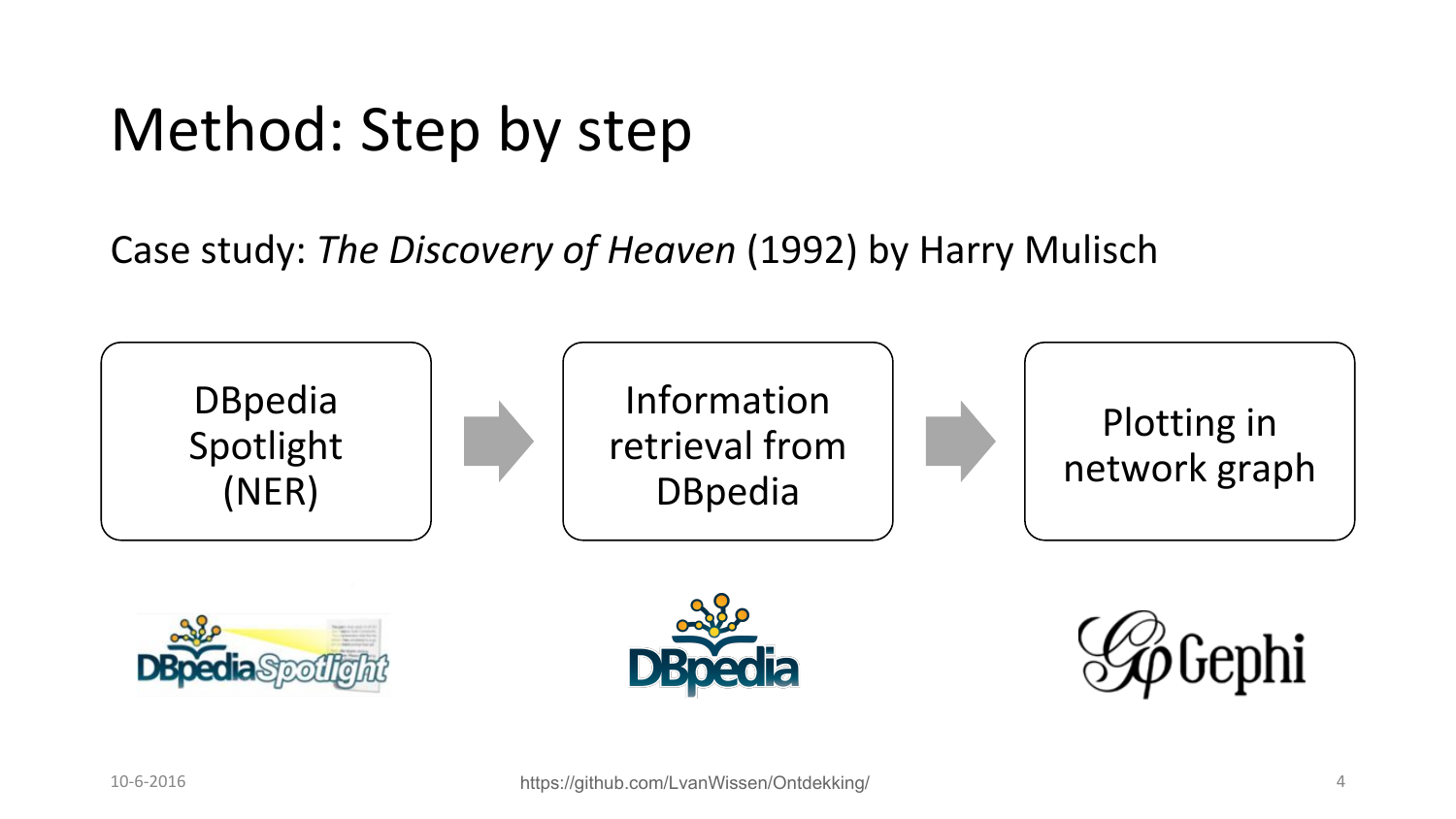# Spotlight

- •Named Entity Recognition • DBpedia URI
- •In *The Discovery of Heaven*:
	- 18.110 entities
	- 4.775 unique entities



Ik ben makelaar in koffie, en woon op de Lauriergracht No 37.

(Max Havelaar, 1860)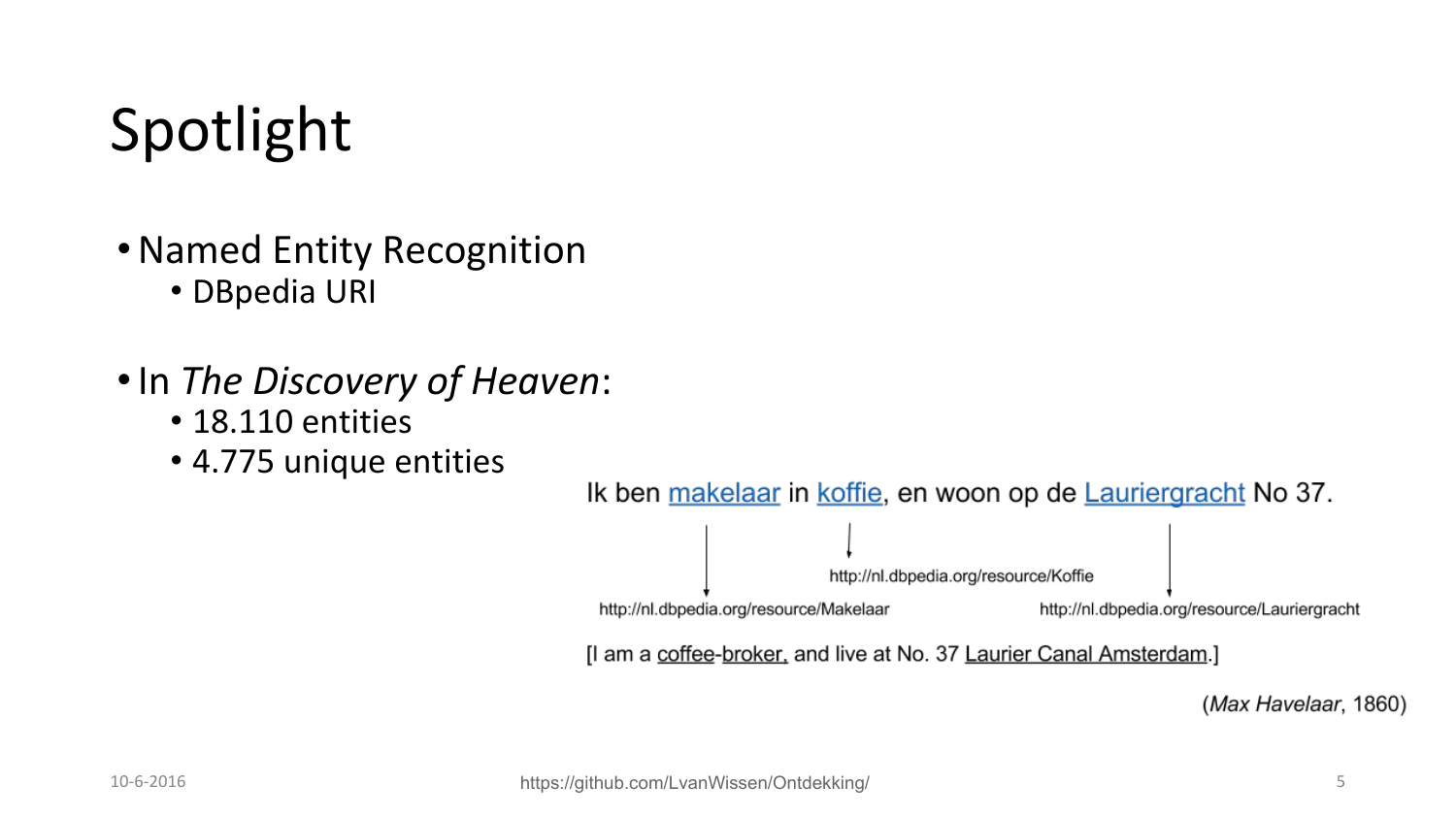# DBpedia

- 'Structured' Wikipedia data
	- RDF triples
	- SPARQL
- Using DBpedia as ontology
	- 'Hierarchy'
	- Simple Knowledge Organisation System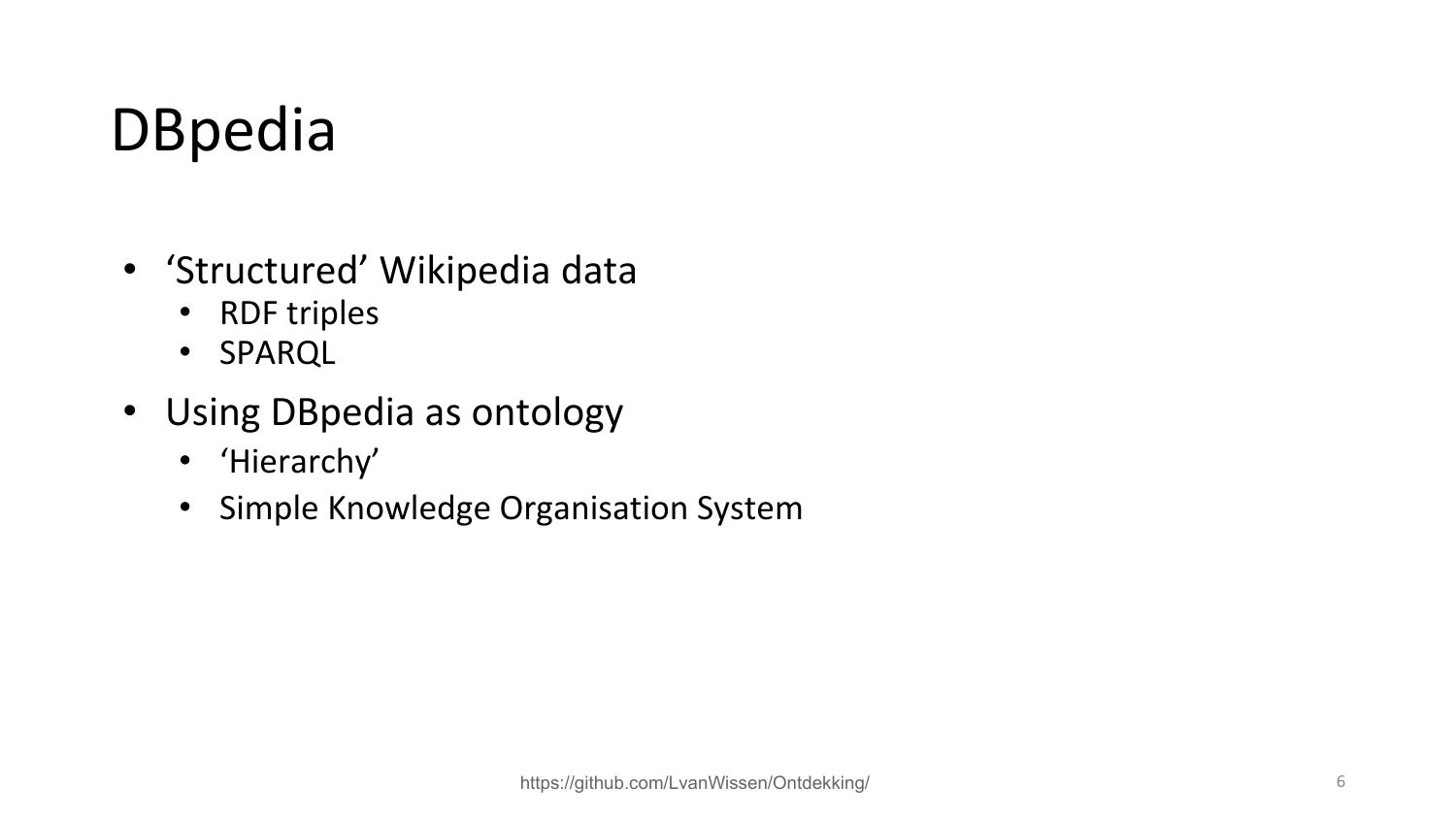| <b>DBpedia: Method</b>                                                                                                                                             |                                                                                                                                                                                                |              | <b>Subjects</b><br>(categories)    | <b>Broader</b><br>categories<br>Vertebrates<br><b>Broader</b><br>categories |
|--------------------------------------------------------------------------------------------------------------------------------------------------------------------|------------------------------------------------------------------------------------------------------------------------------------------------------------------------------------------------|--------------|------------------------------------|-----------------------------------------------------------------------------|
| URI_NL                                                                                                                                                             | URI_EN                                                                                                                                                                                         |              | Fauna<br>Amphibians                | Animals                                                                     |
| http://nl.dbpedia.org/resource/Heikikker                                                                                                                           | http://dbpedia.org/resource/Moor_Frog                                                                                                                                                          |              | <b>Arctic land</b><br>animals<br>. | Amphibious<br>organisms                                                     |
| dct:Subject                                                                                                                                                        | . dbc:Fauna of Finland<br>· dbc:Amphibians of Europe<br>dbc:Animals_described_in_1842<br>· dbc:Arctic_land_animals<br>· dbc:Fauna of Siberia<br>• dbc:Rana_(genus)<br>· dbc:Amphibians of Asia | skos:broader |                                    | dbc:Vertebrates_of_Europe<br>dbc:Amphibians by continent                    |
| About: Moor frog<br>An Entity of Type : species, from Named Graph : http://dbpedia.org,<br>within Data Space : dbpedia.org                                         |                                                                                                                                                                                                | skos:broader |                                    | dbc:Vertebrates_by_continent<br>· dbc:Fauna of Europe                       |
| The moor frog (Rana arvalis) is a slim, reddish-brown,<br>semiaquatic amphibian native to Europe and Asia. It is a<br>member of the family Ranidae, or true frogs. | https://github.com/LvanWissen/Ontdekkii                                                                                                                                                        | skos:broader |                                    | $\cdots$<br>dbc:Subfields by academic discipline<br>· dbc:Biology           |

◢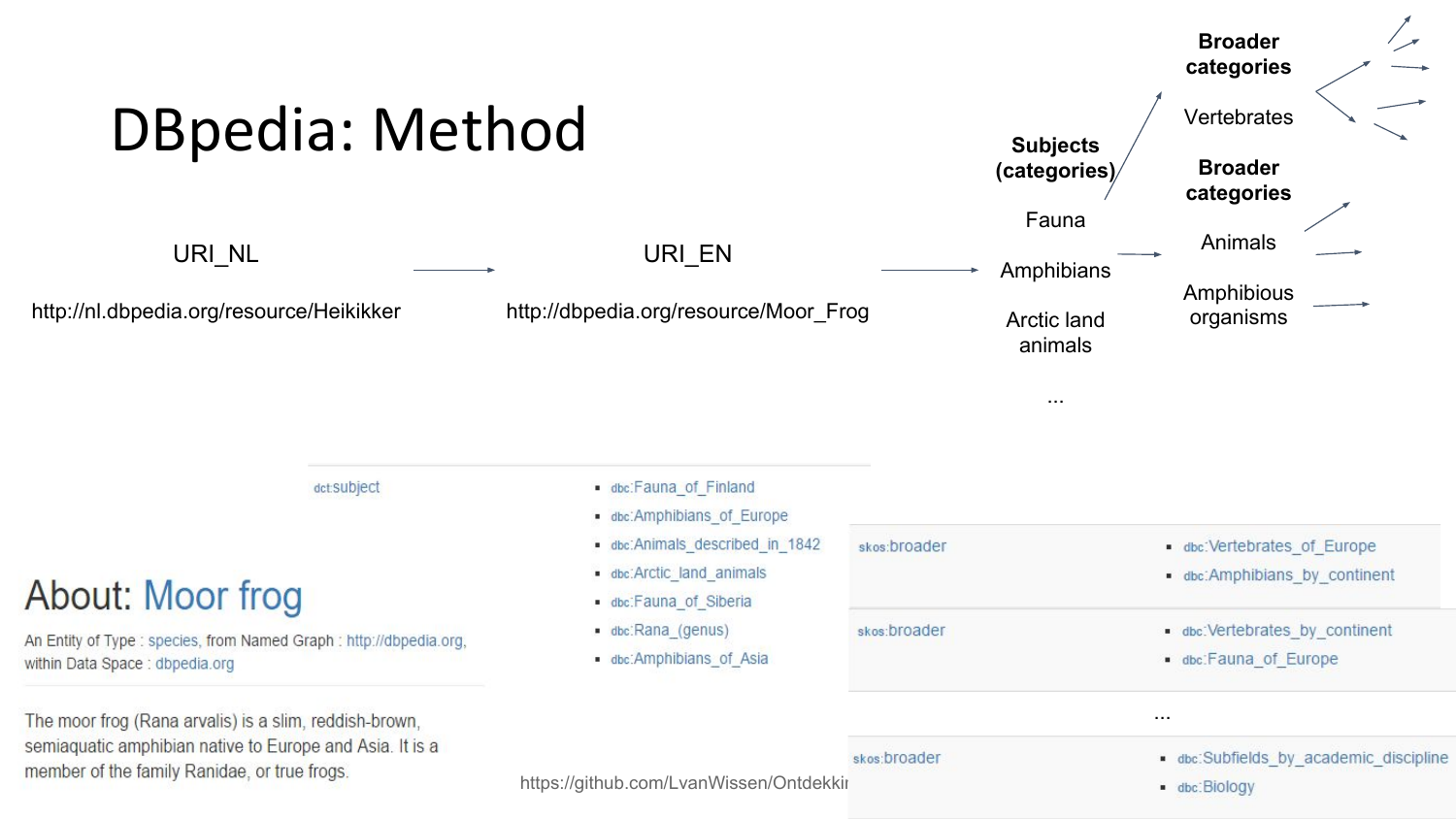#### DBpedia: Method

- Continue until reached:
	- <http://dbpedia.org/resource/Category:Disciplines>
	- Fixed number of tries (preventing infinite loops)

Result:

• Route to top category for every URI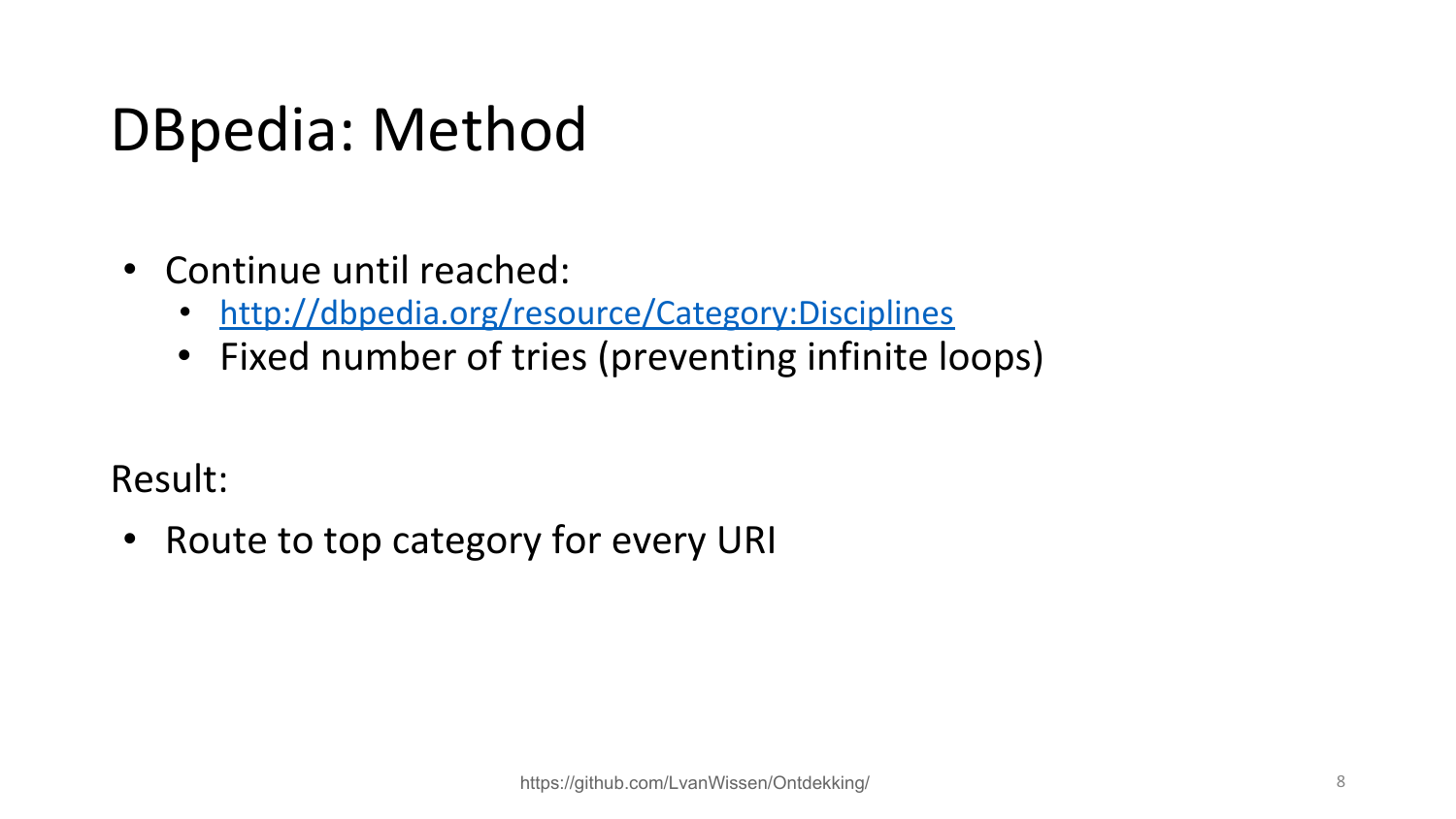# Disciplines

- Anthropology
- Archaeology
- Biology
- Chemistry
- Culinary arts
- Economics
- Geography
- Health
- History
- Law
- Mathematics
- Musicology
- Philology
- Philosophy
- Physics
- Psychology
- Religion
- Sports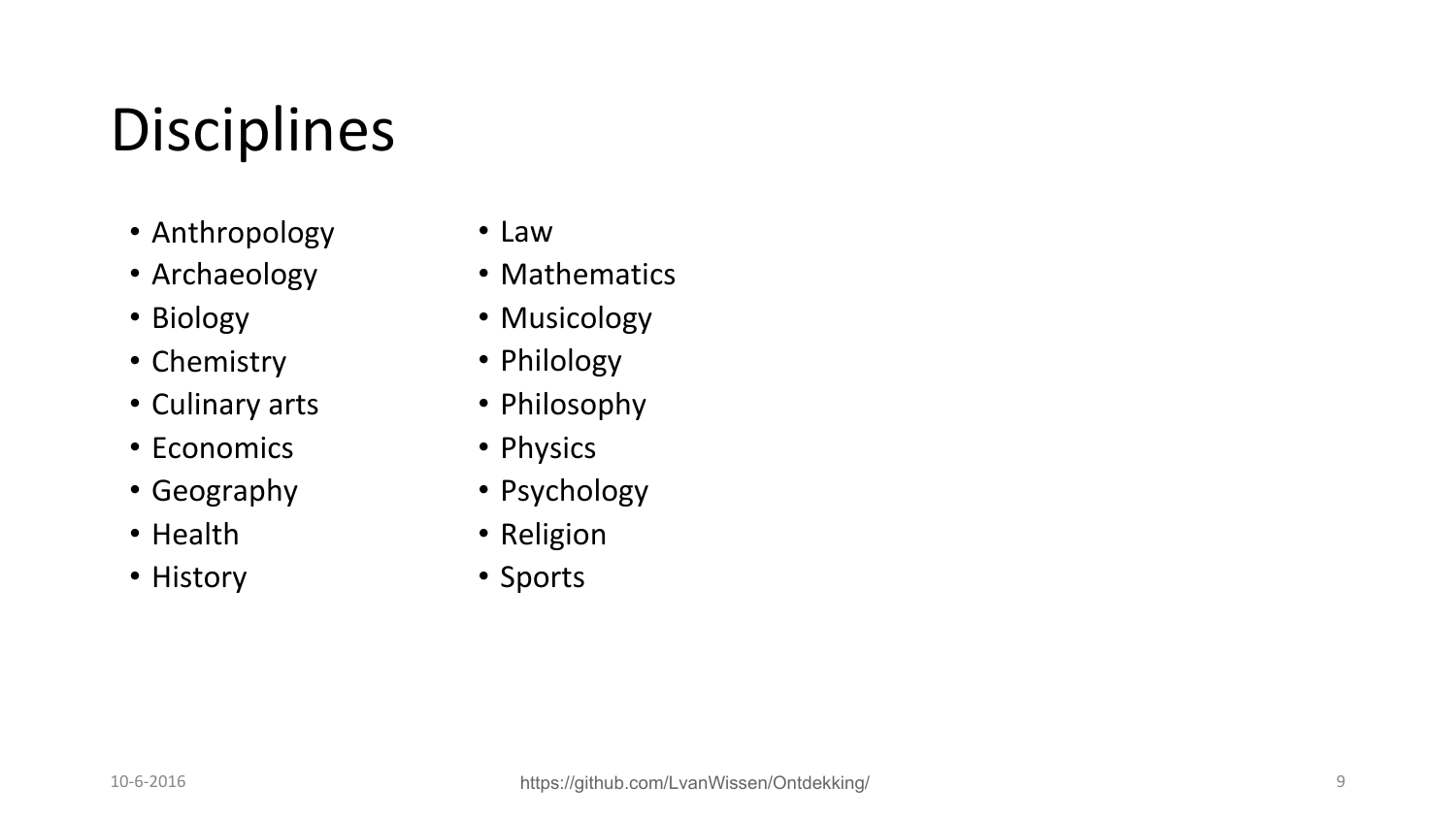# Network graph

- Route list with categories (hierarchy)
- Nodes
	- Entities + Categories
- Edge is drawn if:
	- a discipline occurs in route list
- Visual representation:
	- Gephi



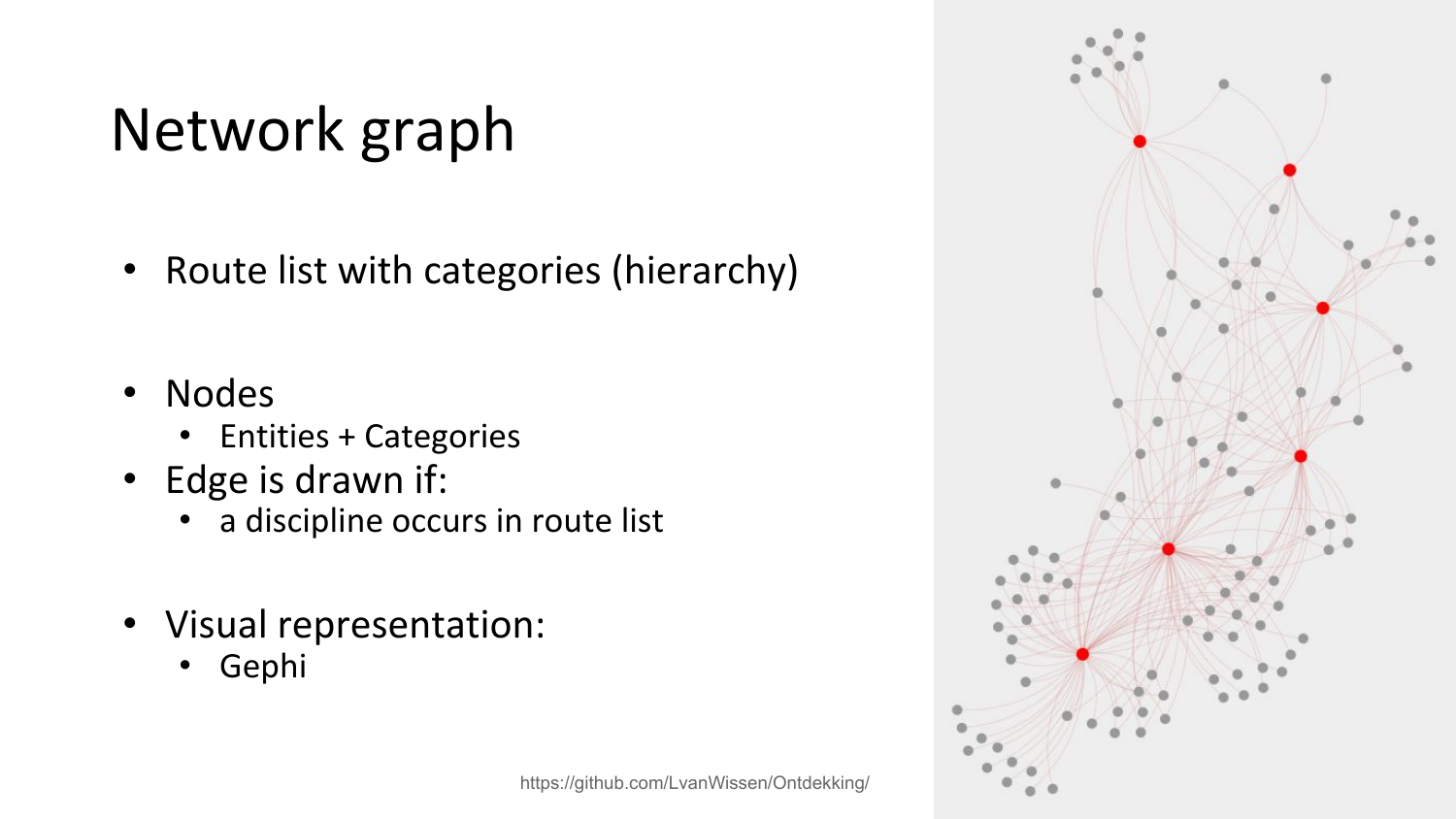#### **Output**